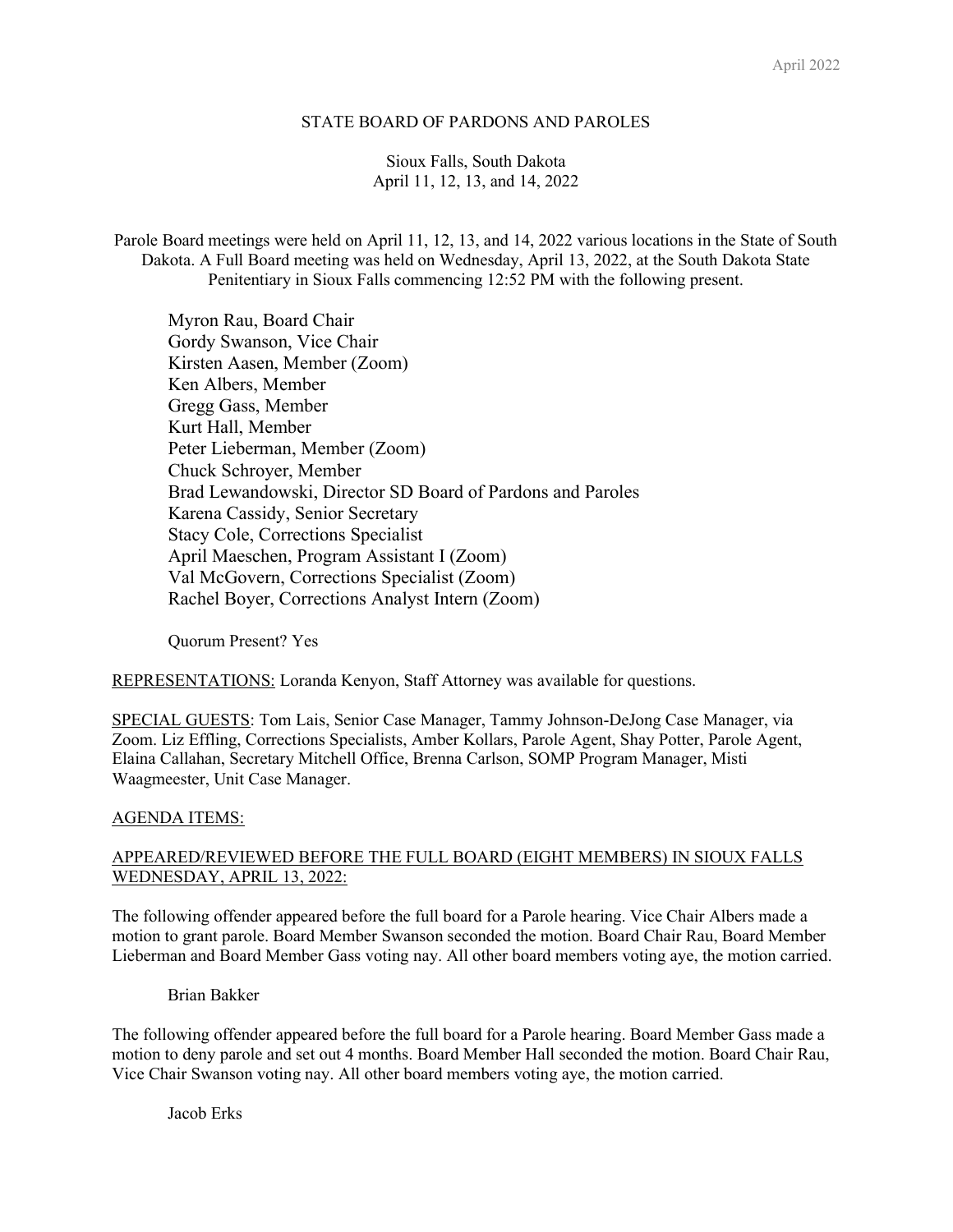#### STATE BOARD OF PARDONS AND PAROLES

Sioux Falls, South Dakota April 11, 12, 13, and 14, 2022

Parole Board meetings were held on April 11, 12, 13, and 14, 2022 various locations in the State of South Dakota. A Full Board meeting was held on Thursday April 14, 2022, at the South Dakota State Penitentiary in Sioux Falls commencing 8:01 AM with the following present.

Myron Rau, Board Chair Gordy Swanson, Vice Chair Kirsten Aasen, Member (Zoom) Ken Albers, Member Gregg Gass, Member Peter Lieberman, Member (Zoom) Chuck Schroyer, Member Brad Lewandowski, Director SD Board of Pardons and Paroles Karena Cassidy, Senior Secretary Stacy Cole, Corrections Specialist April Maeschen, Program Assistant I Val McGovern, Corrections Specialist

Quorum Present? Yes

REPRESENTATIONS: Loranda Kenyon, Staff Attorney was available for questions.

SPECIAL GUESTS: Terry Cummings Pierre Senior Secretary, Amber Kollars, Parole Agent, Shay Potter, Parole Agent, Elaina Callahan, Secretary Mitchell Office via Zoom. Liz Effling, Corrections Specialists, Kayla Stucky, Field Office Director, Brenna Carlson, SOMP Program Manager, Rick Leslie, Director of Classification and Transfer.

HEARING PANELS: Kurt Hall was unavailable for the Full Board Meeting on Thursday, April 14, 2022

MINUTES: Board Member Schroyer made a motion to approve the minutes from the February 2022 meeting of the Board. Board Member Gass seconded the motion. All members voting aye; the motion carried.

#### AGENDA ITEMS:

# APPEARED/REVIEWED BEFORE THE FULL BOARD (SEVEN MEMBERS) IN SIOUX FALLS THURSDAY, APRIL 14, 2022:

The following offender appeared before the full board for a Parole hearing for a case review. He will be reviewed again in April 2023.

Toby Ferguson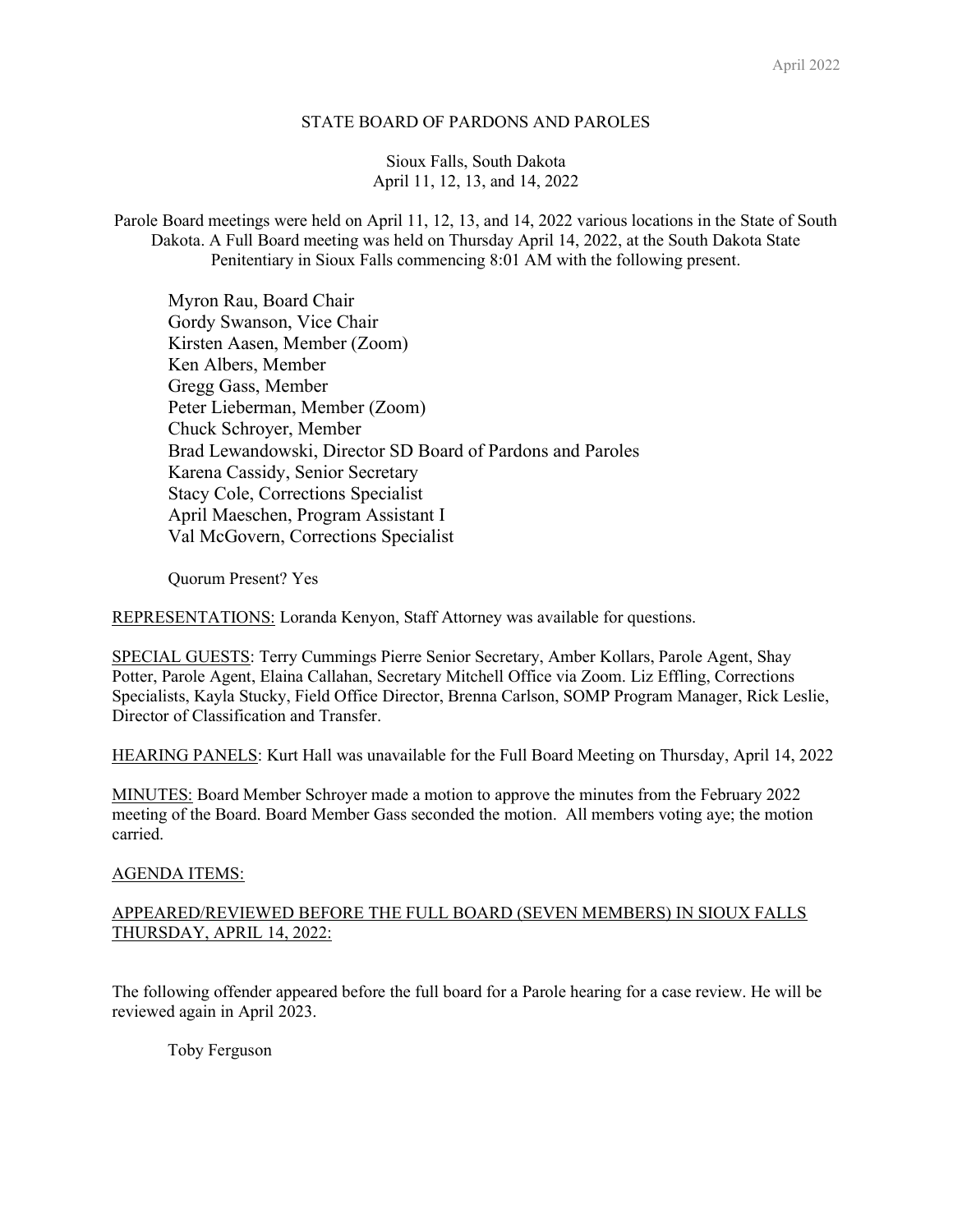DIRECTOR'S REPORT: Director Lewandowski was available and updated the board on the following: Parole Board Office Board Members Ed Ligtenberg and Rev. Patricia White Horse-Carda resigned from the board effective January 2022. Board Member Ken Albers was reappointed by Governor Noem and confirmed by the Senate in February. Rev. White Horse-Carda's position remains unfilled. Faulk County Sheriff Kurt Hall was appointed to the board by AG Ravnsborg to fill the vacancy left by Board Member Ligtenberg. Kurt attended hearings and began training in February and was confirmed by the Senate in March. Board Chair Rau and Supervisor Fredrikson are making plans to attend the annual APAI conference in May 2022 in San Diego. Senior Secretary Karena Cassidy celebrated two years with the DOC! The board took a tour of Jameson and Pheasantland Industries in March. Board Attorney Catherine Schlimgen's last day was 1/21/22; DOC Attorney Loranda Kenyon is covering her duties until a replacement is hired. The office received 16 pardon applications in March and hearings are being scheduled two months out. The governor granted 13 pardons and one commutation and denied one commutation in March. There are currently 33 pardons and one commutation pending a final action from the Governor. Board staff have finished helping the institution with GTL phone list requests. The commutation paper review process was enhanced to include reasons for denial, board staff interviews prior to the paper review, and use of the SDMF tool during the review. Board staff have been working on completing job manuals and will then spend time crosstraining with their counterparts (two corrections specialists, two program assistants, two senior secretaries).

DIRECTOR OF FIELD SERVICES REPORT: Kayla Stucky was available and updated the board on the following: Parole Board Office Southeast Region Staff Update: Agents utilized in the SE have a caseload average of 64.84. Agents utilized in the SE have a workload average of 103.42%. Current staffing: 2 vacant specialist positions, 1 vacant secretary position. 3 agents in training (SF); 1 secretary in training (SF); 1 agent on light duty. Interviews have begun for both vacant positions. Specialist Hannah Hohn transferred from Sioux Falls to Mitchell. Parole agent specialists continue conducting the Moving On class. The Southeast Region supervises 13 extended confinement cases. Northeast Region Staff Update: Agents utilized in the NE Region have an average caseload of 61.14. Agents utilized in the NE have an average workload of 92.96%. Current staffing: 2 vacant agent positions (Pierre; Mitchell/Pierre), 1 agent in training (Aberdeen). Mitchell Agent Grube resigned effective 3/10/22; this position has been listed in both Yankton and Mitchell offices. The position will be filled in the office where the best candidate is located, and interviews are in process. Firearms Instructor Doug Seim (Watertown) submitted his retirement notice, effective June 8. This position has been listed. Interviews are in process for the Pierre position. Agent Jerimiah Kendrick transferred from Mitchell to Sioux Falls. Juvenile Corrections Agent Thury assists with supervision of 10 cases in the Watertown office. Juvenile Corrections Agent Shawn Davis is assisting with the supervision of 10 cases in the Mitchell office. The Northeast Region supervises 17 extended confinement cases. West Region Staff Update: Agents utilized in the West Region have an average caseload of 58.86. Agents utilized have an average workload of 90.20%. Current staffing: one agent in training (Rapid City). Agent Rachel Steinbauer successfully completed her probationary period as of 3/13/22. Parole agent specialists continue conducting the Moving On class. Parole Specialist Rachel Steinbauer continues to meet with offenders in the parole office weekly to go over basic life skills as well as interview skills and how to apply for jobs. The West Region supervises 11 extended confinement cases.

Break 8:58 – 9:30

LEGAL ISSUES: Loranda Kenyon was available and provided the following updates for the board:

• Update on pending litigation.